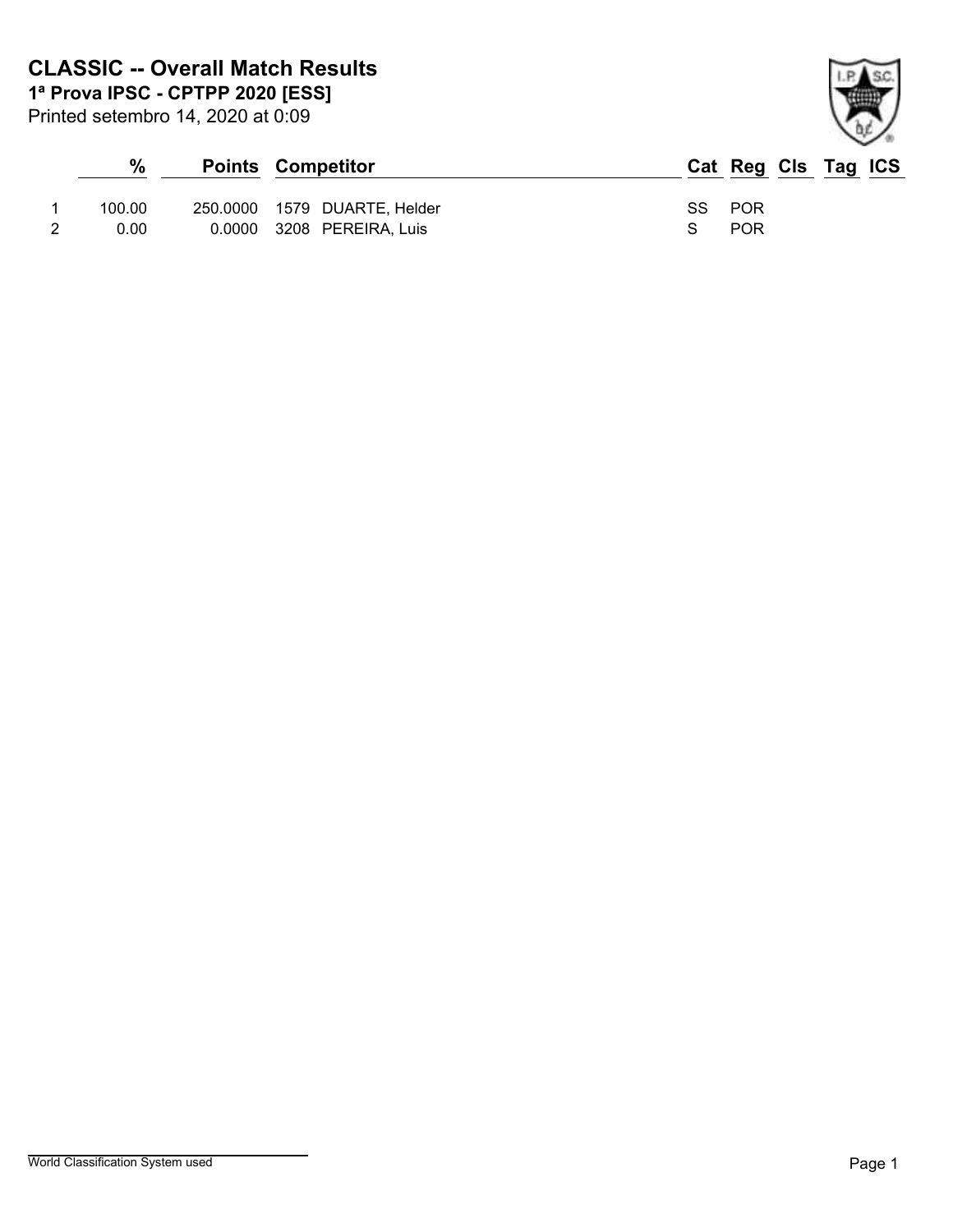Printed setembro 14, 2020 at 0:09 **1ª Prova IPSC - CPTPP 2020 [ESS]**

|                | $\%$   |          | <b>Points Competitor</b>     |    | Cat Reg Cls Tag ICS |
|----------------|--------|----------|------------------------------|----|---------------------|
| 1              | 100.00 | 250.0000 | 6031 Whitfield, Justin Simon | S  | <b>POR</b>          |
| 2              | 62.78  | 156.9594 | 4626 FERRAO, Jose            | S  | <b>POR</b>          |
| 3              | 56.48  | 141.1947 | 10007 GALVAO, Jose           | S  | <b>POR</b>          |
| 4              | 51.22  | 128.0551 | 3139 BRANCO, Baltazar        | S  | <b>POR</b>          |
| 5              | 28.35  | 70.8714  | 10964 ARAUJO, Luis           | S  | <b>POR</b>          |
| 6              | 24.93  | 62.3313  | 4032 ROBALO, Jose            | SS | <b>POR</b>          |
| $\overline{7}$ | 23.00  | 57.4977  | 10029 SOUSA, Nuno            | S  | <b>POR</b>          |
| 8              | 0.00   | 0.0000   | SANTOS, Jorge Colaco<br>301  | S  | <b>POR</b>          |
|                |        |          |                              |    |                     |

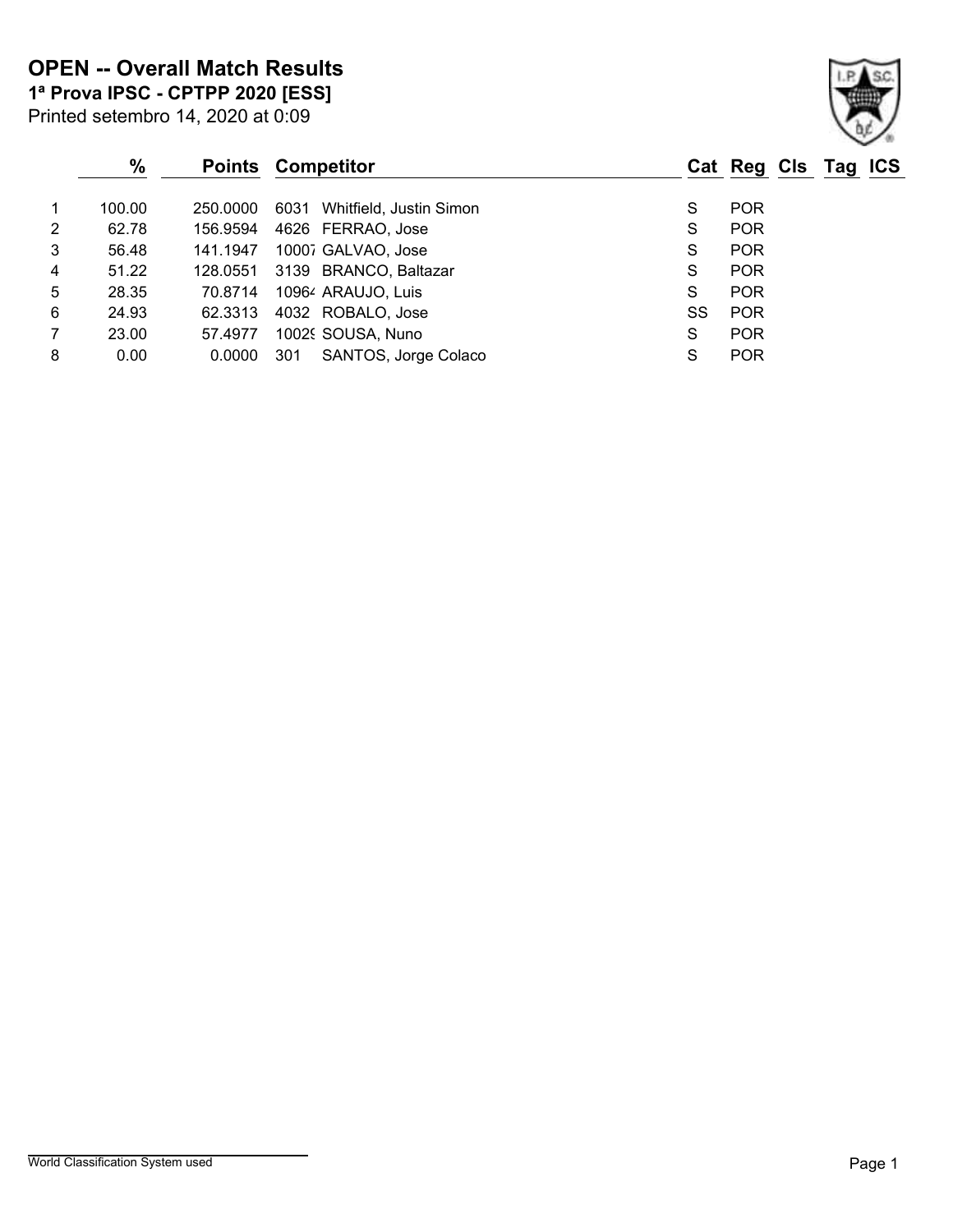**PRODUCTION -- Overall Match Results**

Printed setembro 14, 2020 at 0:09 **1ª Prova IPSC - CPTPP 2020 [ESS]**

|    | %      | <b>Points</b> | <b>Competitor</b>            |   | Cat Reg Cls Tag | <b>ICS</b> |
|----|--------|---------------|------------------------------|---|-----------------|------------|
|    | 100.00 | 234.9513      | RAMOS, Antonio<br>499        | S | <b>POR</b>      |            |
| 2  | 99.69  | 234.2144      | <b>CORREIA, Paulo</b><br>795 |   | <b>POR</b>      |            |
| 3  | 84.37  | 198.2261      | 1182( QUINTAO, Nuno          |   | <b>POR</b>      |            |
| 4  | 69.87  | 164.1649      | 13269 JORGE, Pedro           |   | <b>POR</b>      |            |
| 5  | 67.66  | 158.9649      | 1251: CARDOSO, Nuno          |   | <b>POR</b>      |            |
| 6  | 67.04  | 157.5153      | 2281 PARREIRA, Eduardo       |   | <b>POR</b>      |            |
| 7  | 63.62  | 149.4669      | 11411 Barrelas, Tiago        |   | <b>POR</b>      |            |
| 8  | 62.02  | 145.7138      | 10691 COELHO, Edgar          |   | <b>POR</b>      |            |
| 9  | 53.78  | 126.3454      | 3753 Santos 03753, Paulo     | S | <b>POR</b>      |            |
| 10 | 47.53  | 111.6716      | 4255 PALHINHAS, Antonio      | S | <b>POR</b>      |            |
| 11 | 46.21  | 108.5648      | 10634 CELENTANO, Orlando     | S | <b>POR</b>      |            |
| 12 | 43.37  | 101.9010      | 12681 D'Almeida, Bruno       |   | <b>POR</b>      |            |
| 13 | 0.00   | 0.0000        | 4784 CORDEIRO, Edgar         | S | <b>POR</b>      |            |

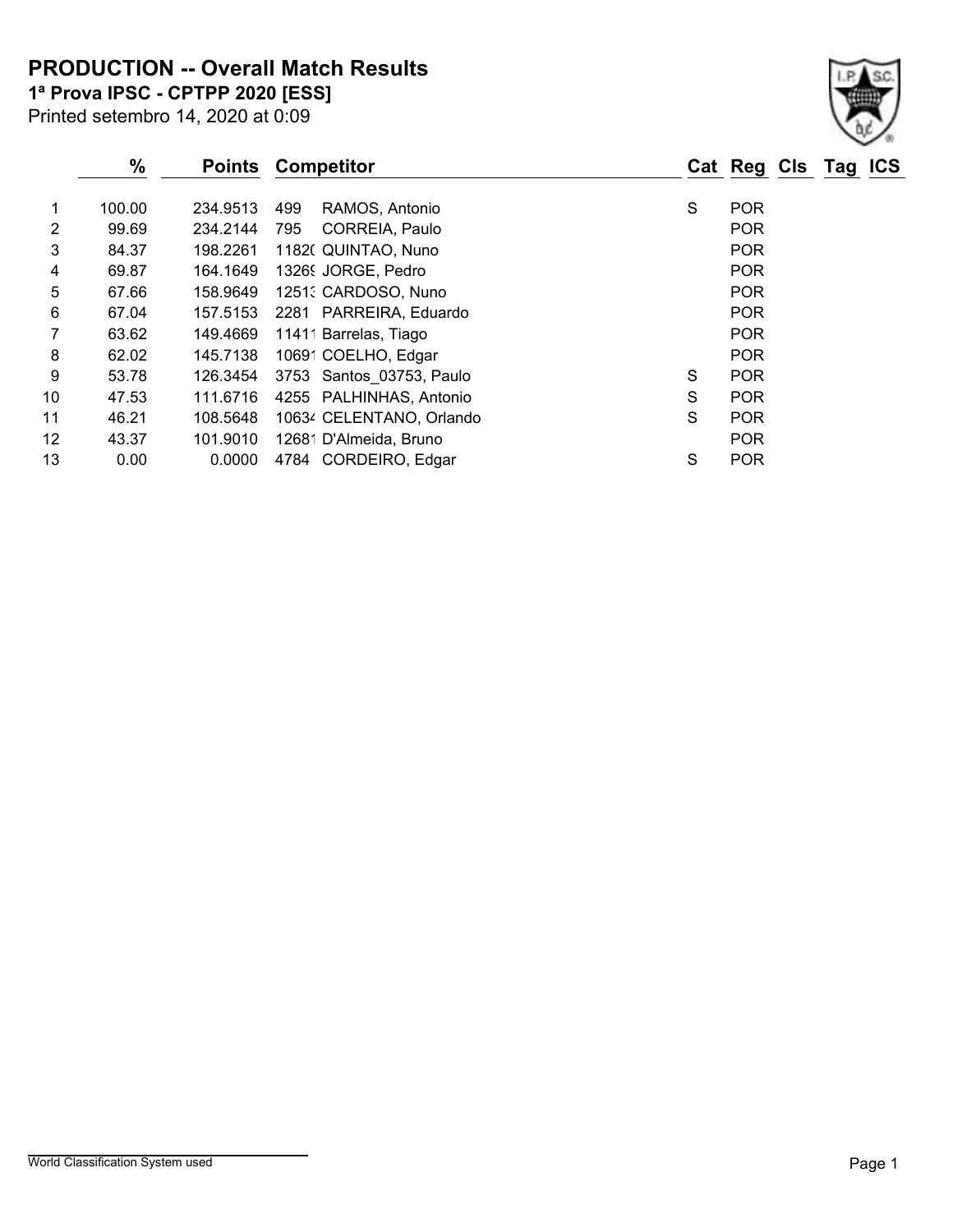## **PRODUCTION OPTICS -- Overall Match Results**

**1ª Prova IPSC - CPTPP 2020 [ESS]**

Printed setembro 14, 2020 at 0:09

## **% Points Competitor Cat Reg Cls Tag ICS** 1 100.00 250.0000 10804 Barbosa, Paulo J. POR 2 83.49 208.7308 4394 Simoes, Hugo POR

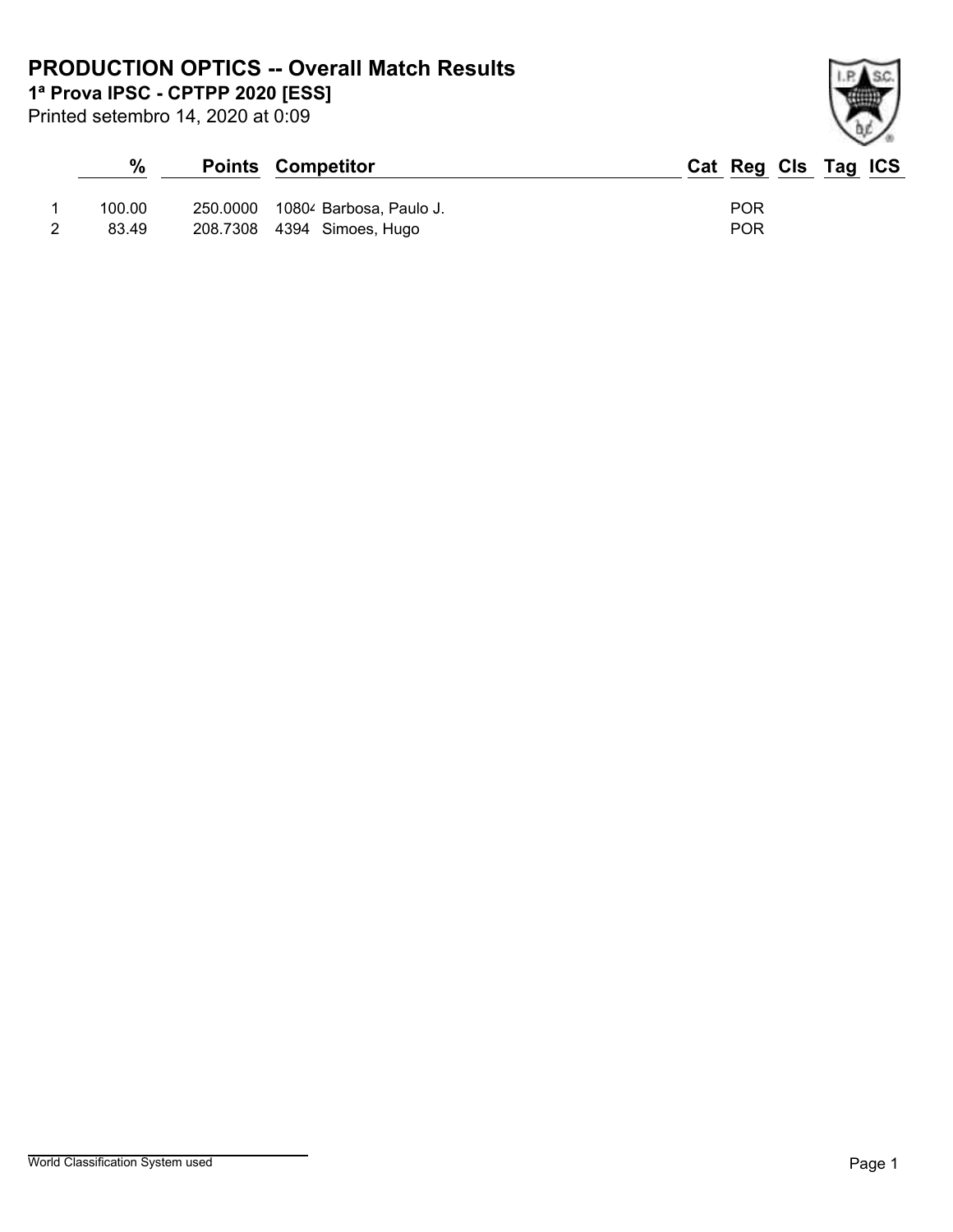## **REVOLVER -- Overall Match Results**

**1ª Prova IPSC - CPTPP 2020 [ESS]**

Printed setembro 14, 2020 at 0:09

| $\frac{0}{0}$ | <b>Points Competitor</b>         | Cat Reg Cls Tag ICS |
|---------------|----------------------------------|---------------------|
| 100.00        | 250.0000 1159 LOURENCO, Fernando | SS POR              |